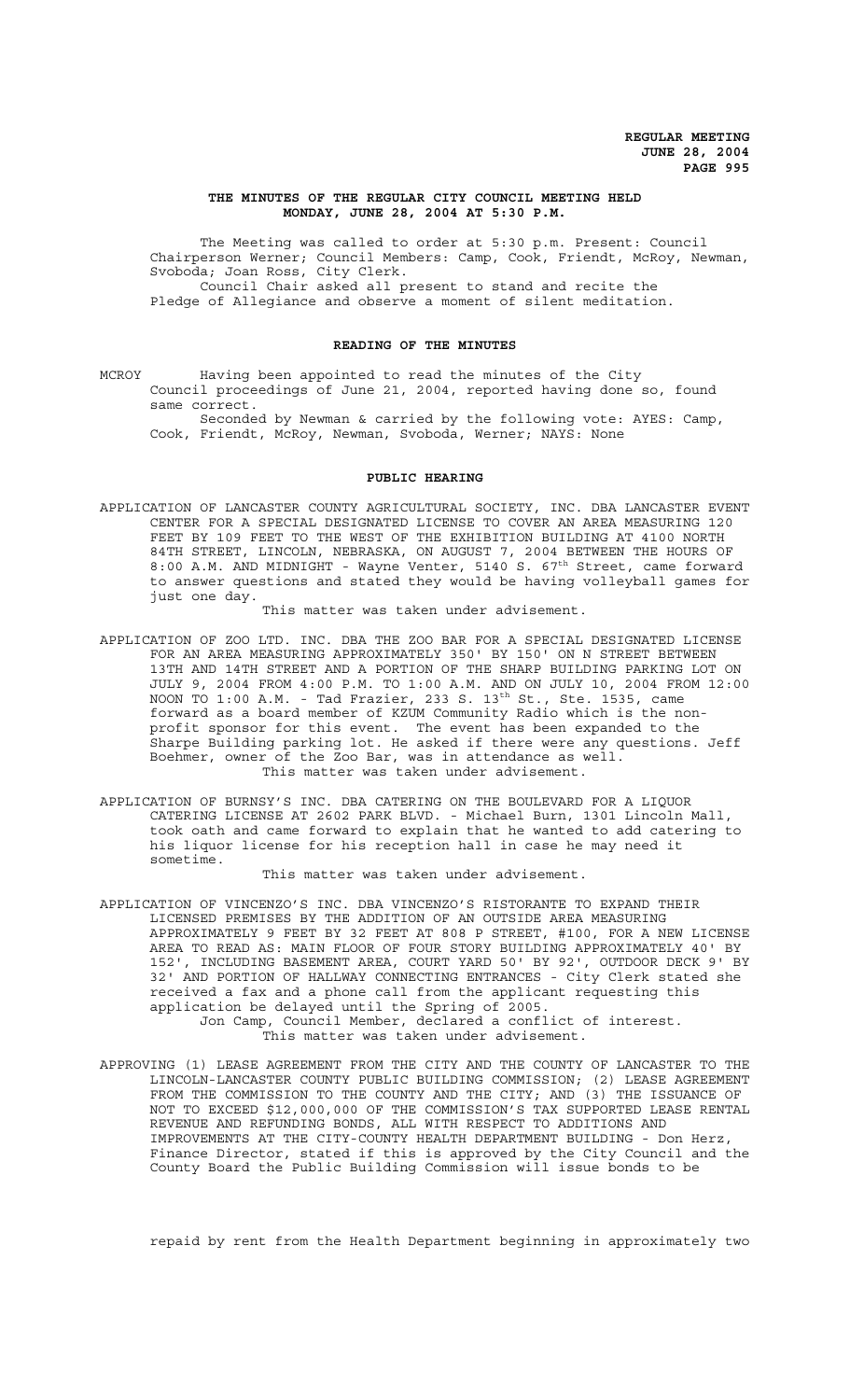to three years. The actual construction cost is estimated to not exceed 9.5 million dollars with the balance to go into a debt reserve fund and a capitalize interest account during construction. Lauren Wismer of Gilmore & Bell was also in attendance to answer questions. Discussion followed.

This matter was taken under advisement.

ANNEXATION 03008 - AMENDING THE LINCOLN CORPORATE LIMITS MAP BY ANNEXING APPROXIMATELY 20 ACRES OF PROPERTY GENERALLY LOCATED AT N.W. 56TH STREET AND W. THATCHER LANE. (IN CONNECTION W/04-120, 04R-143, 04R-144); APPROVING CARDINAL HEIGHTS 2ND ADDITION CONDITIONAL ANNEXATION AND ZONING AGREEMENT BETWEEN HARTLAND HOMES INC. AND THE CITY OF LINCOLN OUTLINING CERTAIN CONDITIONS AND UNDERSTANDINGS WITH REGARDS TO THE ANNEXATION OF APPROXIMATELY 20 ACRES OF PROPERTY GENERALLY LOCATED AT N.W. 56TH STREET AND W. THATCHER LANE. IN CONNECTION W/04-119, 04-120, 04R-144);

CHANGE OF ZONE 04013 - APPLICATION OF HARTLAND HOMES INC. FOR A CHANGE OF ZONE FROM AG AGRICULTURAL DISTRICT TO R-3 RESIDENTIAL DISTRICT ON PROPERTY GENERALLY LOCATED AT N.W. 56TH STREET AND W. THATCHER LANE. (IN CONNECTION W/04-119, 04R-143, 04R-144);

SPECIAL PERMIT 2045 - APPLICATION OF HARTLAND HOMES INC. TO DEVELOP HARTLAND'S CARDINAL HEIGHTS 2ND COMMUNITY UNIT PLAN FOR 56 DWELLING UNITS, WITH WAIVERS TO ALLOW SANITARY SEWER LINES TO RUN OPPOSITE STREET GRADES, THE TRANSFER OF SANITARY SEWER FROM ONE BASIN TO ANOTHER, LOTS TO EXCEED THREE TO ONE LOT DEPTH TO WIDTH RATIO, LOTS WITH LESS THAN THE MINIMUM LOT WIDTH, LOTS WITH LESS THAN THE MINIMUM LOT AREA, AND TO WAIVE THE PRELIMINARY PLAT PROCESS, ON PROPERTY GENERALLY LOCATED AT N.W. 56TH STREET AND W. THATCHER LANE. **IN CONNECTION W/04-119, 04-120, 04R-143)** - Peter Katt, Pierson Fitchett Law Firm, 1045 Lincoln Mall, Suite 200, came forward representing Duane Hartman of Hartland Homes who is requesting the City pay for half of the paving of N.W.  $56^{th}$  Street by crediting half of the construction costs of N.W. 56<sup>th</sup> Street as a credit to the impact fees to be paid from the property of this particular development.

Duane Hartman, 6230 S. 31 $^{\text{st}}$  Street, stated that the land on the west side of N.W. 56<sup>th</sup> Street was not yet platted when impact fees were passed so now in addition to pay for the entire street the City wants arterial impact fees on these lots. He feels he would be paying for the street twice. Discussion followed.

Rick Peo, Law Department, came forward to explain that Mr. Hartman wanted to final plat the lots directly abutting  $56^{th}$  Street and  $55^{th}$ Street and came forward with a final plat that has a condition of approval that he pave 56<sup>th</sup> Street in order to get that approval process approved. That was granted so the City's position is that that approval was for the entire width of 56<sup>th</sup> Street, not half a width. It is felt that Mr. Hartman got the benefit of his bargain at the time and are bound by the law, in effect, to get reimbursement under the impact fee ordinance as drafted today you have to have an agreement with the City that required impact fee facility improvements to be built and 56<sup>th</sup> Street is not required to be paved as part of the development on the west side. Discussion followed.

This matter was taken under advisement.

AMENDING SECTION 27.52.030 OF THE LINCOLN MUNICIPAL CODE RELATING TO STANDARDS TO BE FOLLOWED IN CONNECTION WITH FLOOD REGULATIONS FOR EXISTING URBAN AREA TO MAKE THE LANGUAGE CONSISTENT WITH THE MINIMUM FEMA STANDARD LANGUAGE FOR FLOODWAYS - Nicole Fleck-Tooze, Public Works Dept., came forward to explain this was some language that was part of the standards that came before the Planning Commission in May. There was a drafting error when it went to Law Department to be drafted in ordinance form. This restores the ability that's always been there within the existing urban area to allow a rise within a flood way if certain conditions are met which include acquiring the land rights to areas which would have a rise in flood heights and also doing a FEMA letter of map revision to the languages no different than has been previously in the other ordinance.

This matter was taken under advisement.

### **MISCELLANEOUS BUSINESS - NONE**

**\*\* END OF PUBLIC HEARING \*\***

## **COUNCIL ACTION**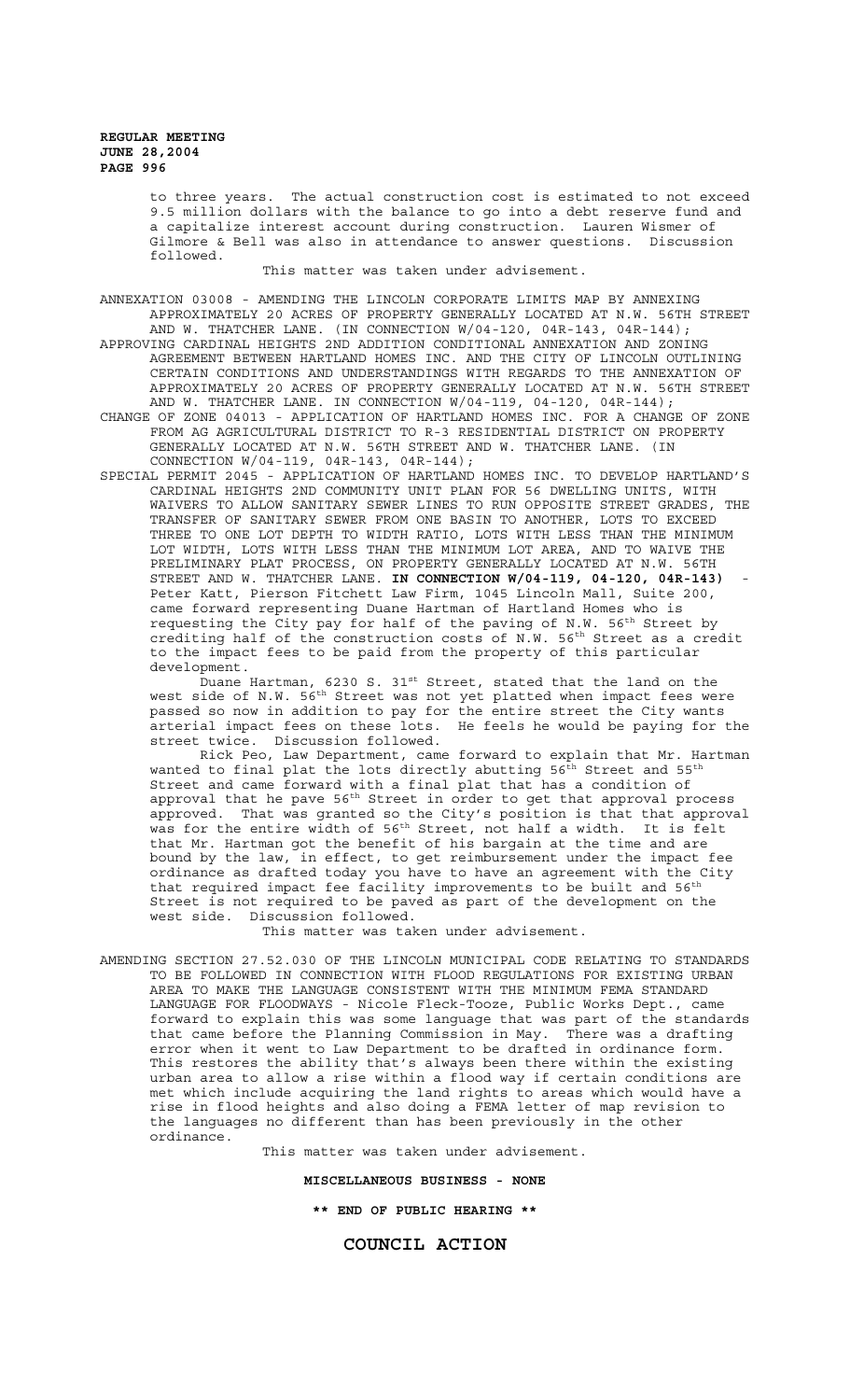#### **LIQUOR RESOLUTIONS**

APPLICATION OF LANCASTER COUNTY AGRICULTURAL SOCIETY, INC. DBA LANCASTER EVENT CENTER FOR A SPECIAL DESIGNATED LICENSE TO COVER AN AREA MEASURING 120 FEET BY 109 FEET TO THE WEST OF THE EXHIBITION BUILDING AT 4100 NORTH 84TH STREET, LINCOLN, NEBRASKA, ON AUGUST 7, 2004 BETWEEN THE HOURS OF 8:00 A.M. AND MIDNIGHT - CLERK read the following resolution, introduced by Jon Camp, who moved its adoption for approval:

A-82835 BE IT RESOLVED by the City Council of the City of Lincoln, Nebraska:

That after hearing duly had as required by law, consideration of the facts of this application, the Nebraska Liquor Control Act, and the pertinent City ordinances, the City Council recommends that the application of Lancaster County Agricultural Society, Inc. d/b/a Lancaster Event Center for a Special Designated License to cover an area measuring 120 feet by 109 feet to the west of the Exhibition Building at 4100 North 84th Street, Lincoln, Nebraska, on August 7, 2004 between the hours of 8:00 a.m. and midnight, be approved with the condition that the premise complies in every respect with all City and State regulations and with the following requirements:

1. Identification to be checked, wristbands required on all parties wishing to consume alcohol.

2. Adequate security shall be provided for the event.

3. The area requested for the permit shall be separated from the public by a fence or other means.

4. Responsible alcohol service practices shall be followed. BE IT FURTHER RESOLVED the City Clerk is directed to transmit a copy of this resolution to the Nebraska Liquor Control Commission. Introduced by Jon Camp

Seconded by McRoy & carried by the following vote: AYES: Camp, Cook, Friendt, McRoy, Newman, Svoboda, Werner; NAYS: None.

APPLICATION OF ZOO LTD. INC. DBA THE ZOO BAR FOR A SPECIAL DESIGNATED LICENSE FOR AN AREA MEASURING APPROXIMATELY 350' BY 150' ON N STREET BETWEEN 13TH AND 14TH STREET AND A PORTION OF THE SHARP BUILDING PARKING LOT ON JULY 9, 2004 FROM 4:00 P.M. TO 1:00 A.M. AND ON JULY 10, 2004 FROM 12:00 NOON TO 1:00 A.M. - CLERK read the following resolution, introduced by Jon Camp, who moved its adoption for approval:

A-82836 BE IT RESOLVED by the City Council of the City of Lincoln, Nebraska:

That after hearing duly had as required by law, consideration of the facts of this application, the Nebraska Liquor Control Act, and the pertinent City ordinances, the City Council recommends that the application of Zoo Limited, Inc. d/b/a The Zoo Bar for a Special Designated License to cover an area measuring approximately 350 feet by 150 feet in N Street, 13th to 14th Streets and a portion of the Sharp Building parking lot at 14th and N Street, Lincoln, Nebraska, on July 9, 2004, from 4:00 p.m. to 1:00 a.m., and on July 10, 2004, from 12:00 noon to 1:00 a.m., be approved with the condition that the premise complies in every respect with all City and State regulations and with the following requirements:

1. Identification to be checked, wristbands required on all parties wishing to consume alcohol.

- 2. Adequate security shall be provided for the event.
- 3. The area requested for the permit shall be separated from the public by a fence or other means.

4. Responsible alcohol service practices shall be followed. BE IT FURTHER RESOLVED the City Clerk is directed to transmit a copy of this resolution to the Nebraska Liquor Control Commission.

Introduced by Jon Camp

Seconded by McRoy & carried by the following vote: AYES: Camp, Cook, Friendt, McRoy, Newman, Svoboda, Werner; NAYS: None.

APPLICATION OF BURNSY'S INC. DBA CATERING ON THE BOULEVARD FOR A LIQUOR CATERING LICENSE AT 2602 PARK BLVD. - CLERK read the following resolution, introduced by Jon Camp, who moved its adoption for approval: A-82837 BE IT RESOLVED by the City Council of the City of Lincoln, Nebraska: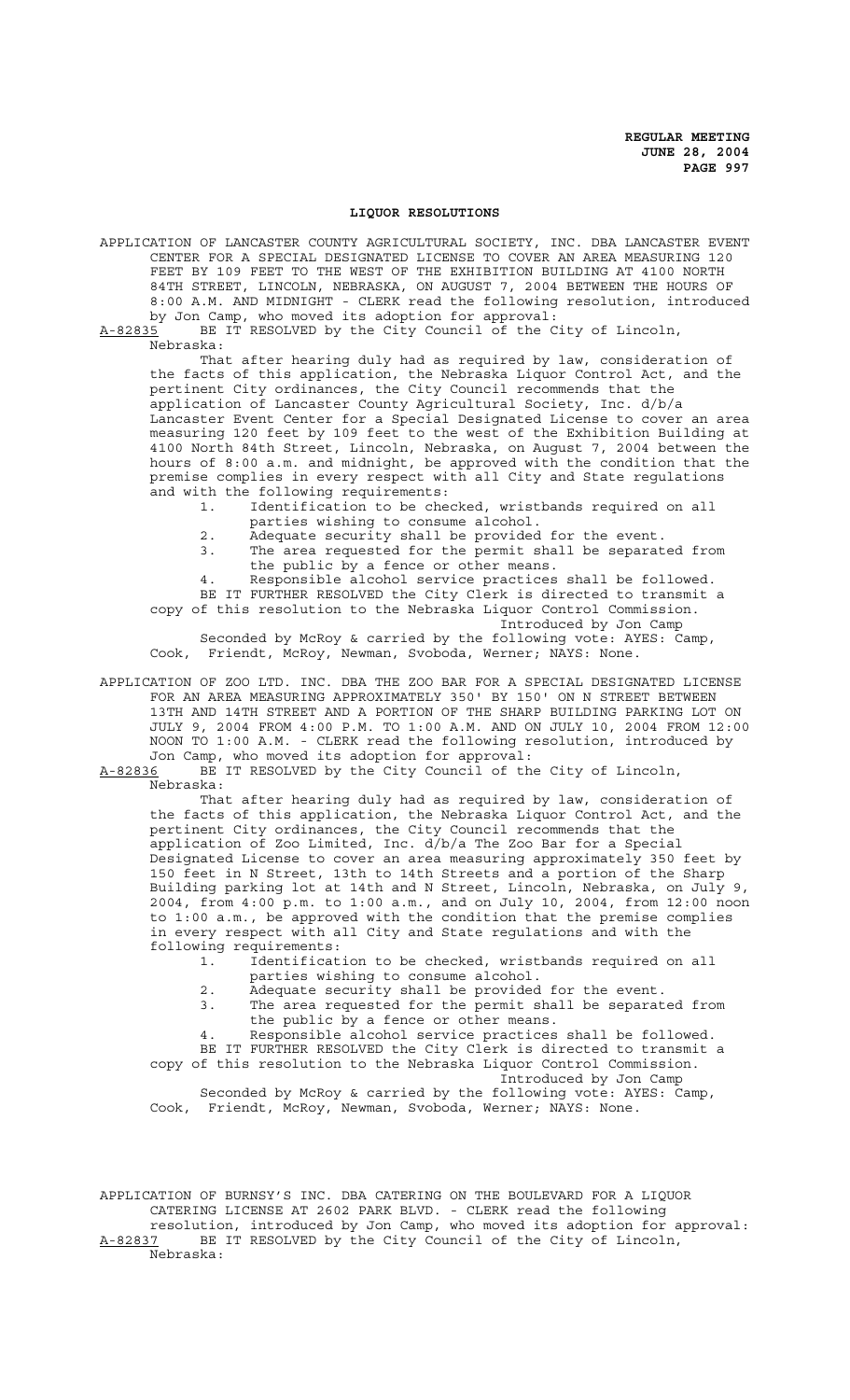That after hearing duly had as required by law, consideration of the facts of this application, the Nebraska Liquor Control Act, and the pertinent City ordinance, the City Council recommends that the application of Burnsy's Inc. dba Catering on the Boulevard for the issuance of a Catering Permit to the existing liquor license, located at 2602 Park Blvd., Lincoln, Nebraska, be approved with the condition that the premise complies in every respect with all city and state regulations.

BE IT FURTHER RESOLVED that a copy of this resolution be transmitted by the City Clerk to the Nebraska Liquor Control Commission. Introduced by Jon Camp

Seconded by McRoy & carried by the following vote: AYES: Camp, Cook, Friendt, McRoy, Newman, Svoboda, Werner; NAYS: None.

APPLICATION OF VINCENZO'S INC. DBA VINCENZO'S RISTORANTE TO EXPAND THEIR LICENSED PREMISES BY THE ADDITION OF AN OUTSIDE AREA MEASURING APPROXIMATELY 9 FEET BY 32 FEET AT 808 P STREET, #100, FOR A NEW LICENSE AREA TO READ AS: MAIN FLOOR OF FOUR STORY BUILDING APPROXIMATELY 40' BY 152', INCLUDING BASEMENT AREA, COURT YARD 50' BY 92', OUTDOOR DECK 9' BY 32' AND PORTION OF HALLWAY CONNECTING ENTRANCES - CLERK read the following resolution, introduced by Ken Svoboda, who moved its adoption for denial:<br><u>A-82838</u> BE IT

BE IT RESOLVED by the City Council of the City of Lincoln, Nebraska:

That after hearing duly had as required by law, consideration of the facts of this application, the Nebraska Liquor Control Act, and the pertinent City ordinances, the City Council recommends that the application of Vincenzo's Inc. dba Vincenzo's Ristorante to expand its licensed premises by the addition of an outside area measuring approximately 9 feet by 32 feet at the presently licensed premises located at 808 P Street, #100, Lincoln, Nebraska, be approved with the condition that the premise complies in every respect with all City and State regulations.

BE IT FURTHER RESOLVED that the City Clerk is directed to transmit a copy of this resolution to the Nebraska Liquor Control Commission. Introduced by Ken Svoboda

Seconded by McRoy & carried by the following vote: AYES: Cook, Friendt, McRoy, Newman, Svoboda, Werner; NAYS: None; CONFLICT OF INTEREST: Camp.

## **ORDINANCES - 2ND READING & ASSOCIATED RESOLUTIONS**

- APPROVING (1) LEASE AGREEMENT FROM THE CITY AND THE COUNTY OF LANCASTER TO THE LINCOLN-LANCASTER COUNTY PUBLIC BUILDING COMMISSION; (2) LEASE AGREEMENT FROM THE COMMISSION TO THE COUNTY AND THE CITY; AND (3) THE ISSUANCE OF NOT TO EXCEED \$12,000,000 OF THE COMMISSION'S TAX SUPPORTED LEASE RENTAL REVENUE AND REFUNDING BONDS, ALL WITH RESPECT TO ADDITIONS AND IMPROVEMENTS AT THE CITY-COUNTY HEALTH DEPARTMENT BUILDING - CLERK read an ordinance, introduced by Jonathan Cook, an ordinance of the City of Lincoln, Nebraska (The "City") accepting and approving (1) a first amendment to lease agreement jointly, as lessor and the Lincoln-Lancaster County Public Building Commission (The "Commission"), as lessee, with respect to (A) the Lincoln-Lancaster County Health Department Grounds and Building (The "Health Facilities"), and (2) a First Amendment to lease agreement among the Commission, as lessor, and the City and the County, Jointly, as lessee, with respect to the Health Facilities together with certain related facilities, building and structures to be constructed adjacent and connected to the existing Health Facilities and (3) the issuance sale and delivery of not to exceed twelve million dollars (12,000,000) in aggregate principal amount of tax supported lease rental revenue bonds, series 2004, by the commission, the second time.
- CREATING SEWER DISTRICT NO. 1180 IN SOUTH FOLSOM STREET FROM W. SOUTH STREET SOUTH APPROXIMATELY 1250 FEET - CLERK read an ordinance, introduced by Jonathan Cook, creating Sewer District No. 1180, designating the real estate to be benefitted, providing for assessment of the costs of the improvements constructed therein, providing for the acquisition of easements and additional right-of-way, if necessary, and repealing all ordinances or parts of ordinances in conflict herewith, the second time.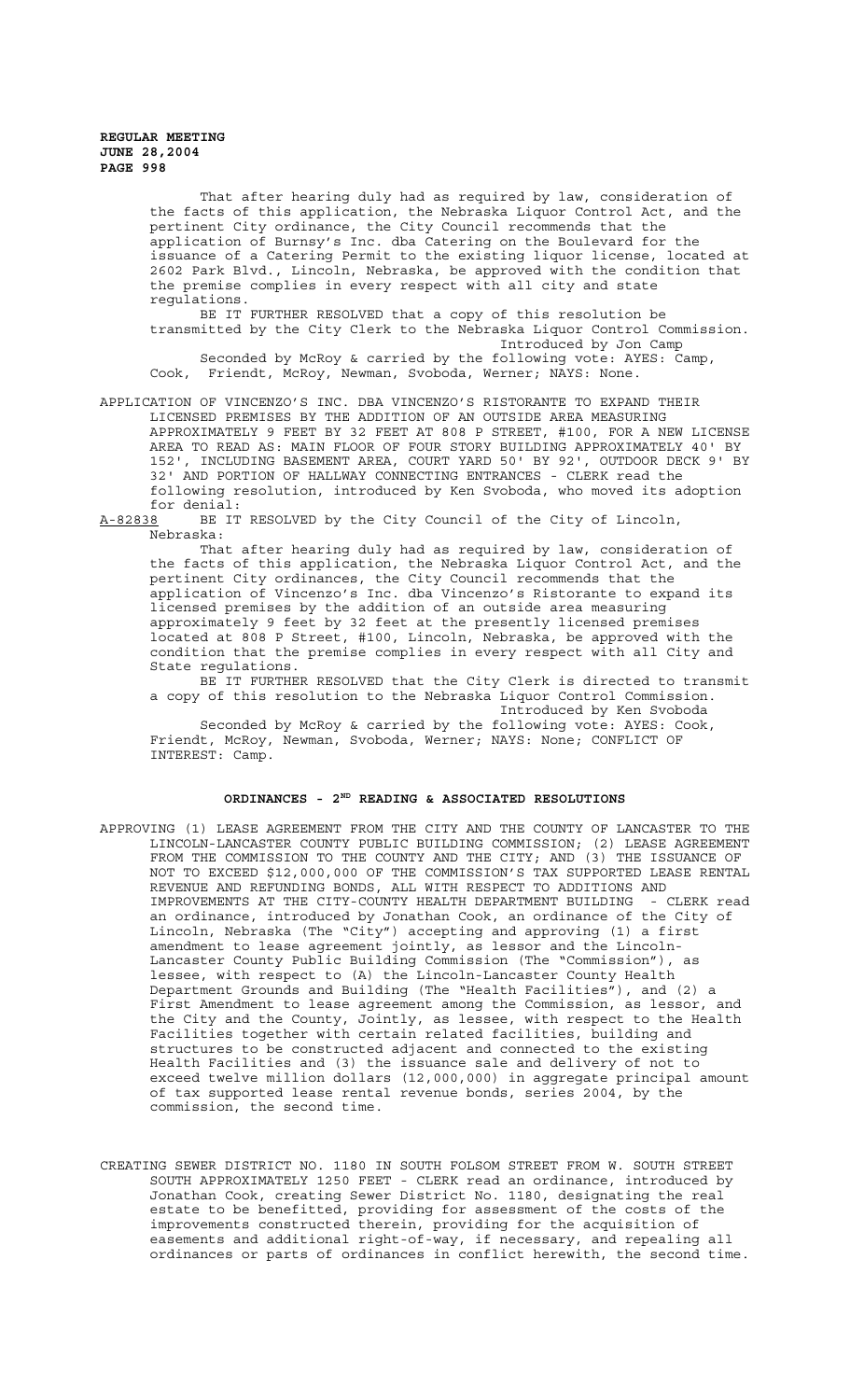- CREATING ORNAMENTAL LIGHTING DISTRICT NO. 287 IN WEST CHARLESTON STREET, 1<sup>ST</sup> STREET WEST APPROXIMATELY 1100 FEET - CLERK read an ordinance, introduced by Jonathan Cook, creating Ornamental Lighting District No. 287, defining the limits thereof, designating the improvements to be made therein, designating the property to be benefitted, providing for the payment of the cost thereof, and repealing all ordinances and parts of ordinances in conflict herewith, the second time.
- ANNEXATION 03008 AMENDING THE LINCOLN CORPORATE LIMITS MAP BY ANNEXING APPROXIMATELY 20 ACRES OF PROPERTY GENERALLY LOCATED AT N.W. 56TH STREET AND W. THATCHER LANE. (IN CONNECTION W/04-120, 04R-143, 04R-144) - CLERK read an ordinance, introduced by Jonathan Cook, annexing and including the below described land as part of the City of Lincoln, Nebraska and amending the Corporate Limits Map attached to and made a part of Ordinance No. 18208, to reflect the extension of the corporate limits boundary of the City of Lincoln, Nebraska established and shown thereon, the second time.
- APPROVING CARDINAL HEIGHTS 2ND ADDITION CONDITIONAL ANNEXATION AND ZONING AGREEMENT BETWEEN HARTLAND HOMES INC. AND THE CITY OF LINCOLN OUTLINING CERTAIN CONDITIONS AND UNDERSTANDINGS WITH REGARDS TO THE ANNEXATION OF APPROXIMATELY 20 ACRES OF PROPERTY GENERALLY LOCATED AT N.W. 56TH STREET AND W. THATCHER LANE. IN CONNECTION W/04-119, 04-120, 04R-144) - PRIOR to reading:
- CAMP Moved to delay action of Bill No. 04R-143 to 7/12/04. Seconded by Svoboda & carried by the following vote: AYES: Camp, Cook, Friendt, McRoy, Newman, Svoboda, Werner; NAYS: None.
- CHANGE OF ZONE 04013 APPLICATION OF HARTLAND HOMES INC. FOR A CHANGE OF ZONE FROM AG AGRICULTURAL DISTRICT TO R-3 RESIDENTIAL DISTRICT ON PROPERTY GENERALLY LOCATED AT N.W. 56TH STREET AND W. THATCHER LANE. (IN CONNECTION W/04-119, 04R-143, 04R-144) - CLERK read an ordinance, introduced by Jonathan Cook, amending the Lincoln Zoning District Maps attached to and made a part of Title 27 of the Lincoln Municipal Code, as provided by Section 27.05.020 of the Lincoln Municipal Code, by changing the boundaries of the districts established and shown thereon, the second time.
- SPECIAL PERMIT 2045 APPLICATION OF HARTLAND HOMES INC. TO DEVELOP HARTLAND'S CARDINAL HEIGHTS 2ND COMMUNITY UNIT PLAN FOR 56 DWELLING UNITS, WITH WAIVERS TO ALLOW SANITARY SEWER LINES TO RUN OPPOSITE STREET GRADES, THE TRANSFER OF SANITARY SEWER FROM ONE BASIN TO ANOTHER, LOTS TO EXCEED THREE TO ONE LOT DEPTH TO WIDTH RATIO, LOTS WITH LESS THAN THE MINIMUM LOT WIDTH, LOTS WITH LESS THAN THE MINIMUM LOT AREA, AND TO WAIVE THE PRELIMINARY PLAT PROCESS, ON PROPERTY GENERALLY LOCATED AT N.W. 56TH STREET AND W. THATCHER LANE. IN CONNECTION W/04-119, 04-120, 04R-143) PRIOR to reading:
- CAMP Moved to delay action of Bill No. 04R-144 to 7/12/04. Seconded by Svoboda & carried by the following vote: AYES: Camp, Cook, Friendt, McRoy, Newman, Svoboda, Werner; NAYS: None.
- CHANGE OF ZONE 04036 APPLICATION OF THE PLANNING DIRECTOR FOR A CHANGE OF ZONE FROM R-4 RESIDENTIAL DISTRICT TO R-2 RESIDENTIAL DISTRICT ON PROPERTY GENERALLY LOCATED AT S. 27TH STREET AND STRATFORD AVE. - CLERK read an ordinance, introduced by Jonathan Cook, amending the Lincoln Zoning District Maps attached to and made a part of Title 27 of the Lincoln Municipal Code, as provided by Section 27.05.020 of the Lincoln Municipal Code, by changing the boundaries of the districts established and shown thereon, the second time.
- AMENDING SECTION 27.52.030 OF THE LINCOLN MUNICIPAL CODE RELATING TO STANDARDS TO BE FOLLOWED IN CONNECTION WITH FLOOD REGULATIONS FOR EXISTING URBAN AREA TO MAKE THE LANGUAGE CONSISTENT WITH THE MINIMUM FEMA STANDARD LANGUAGE FOR FLOODWAYS - CLERK read an ordinance, introduced by Jon Camp, amending Section 27.52.030 of the Lincoln Municipal Code relating to Standards to be followed in connection with Flood Regulations for Existing Urban Area to make the language consistent with the minimum FEMA standard language for floodways; and repealing Section 27.52.030 of the Lincoln Municipal Code as hitherto existing, the second time.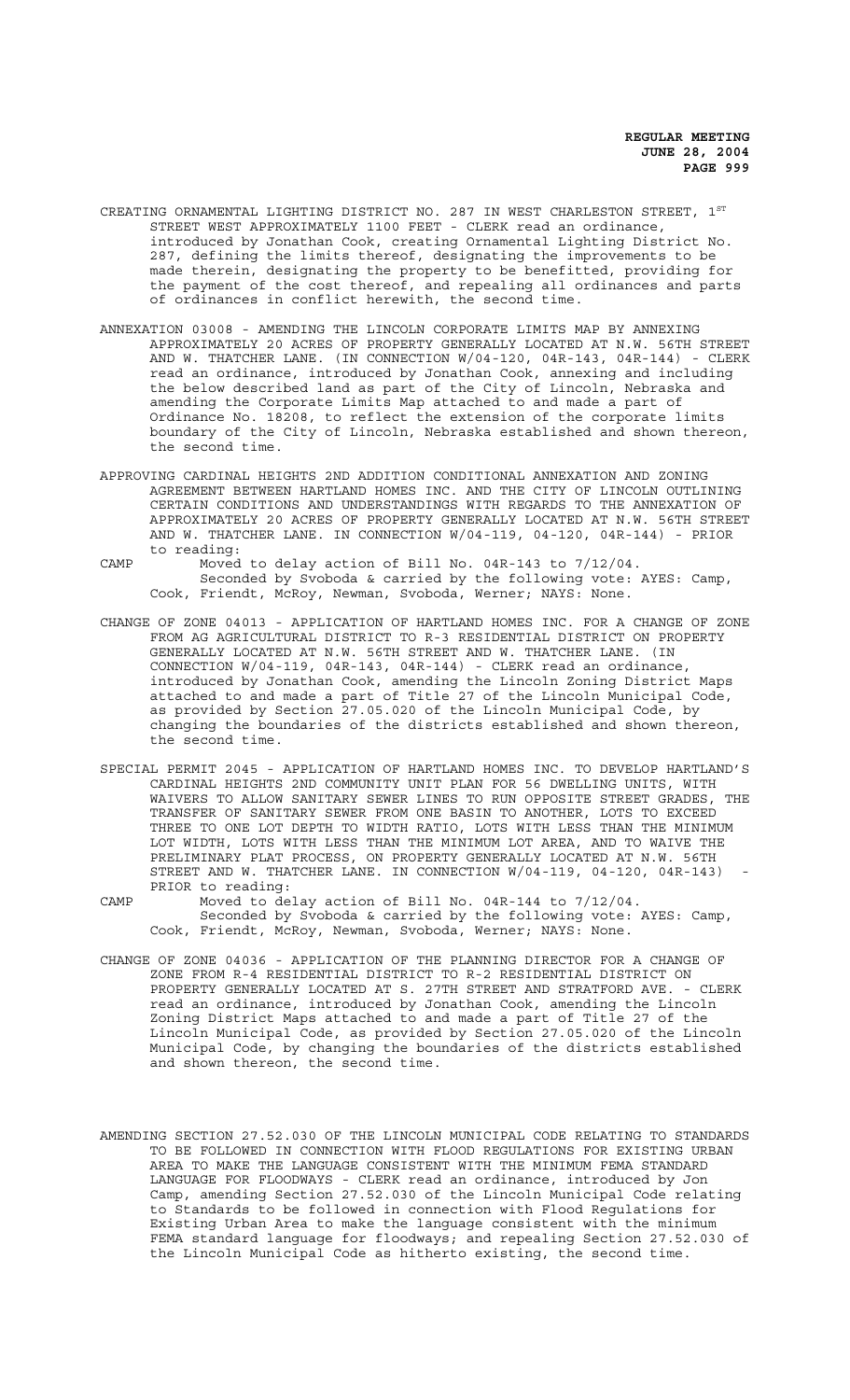#### **RESOLUTIONS**

ACCEPTING THE REPORT OF NEW AND PENDING CLAIMS AGAINST THE CITY AND APPROVING DISPOSITION OF CLAIMS SET FORTH THEREIN FOR THE PERIOD OF JUNE 1 - 15, 2004 - CLERK read the following resolution, introduced by Jonathan Cook, who moved its adoption:

A-82839 BE IT RESOLVED by the City Council of the City of Lincoln, Nebraska:

That the claims listed in the attached report, marked as Exhibit "A", dated June 16, 2004, of various new and pending tort claims filed against the City of Lincoln with the Office of the City Attorney or the Office of the City Clerk, as well as claims which have been disposed of, are hereby received as required by <u>Neb. Rev. Stat.</u> § 13-905 (Reissue are hereby received as required by Neb. Rev. Stat. § 13-905 (Reissue 1997). The dispositions of claims by the Office of the City Attorney, as shown by the attached report, are hereby approved:

| $\sim$ $\sim$ $\sim$ $\sim$ $\sim$ $\sim$ $\sim$ |        | $2110$ $00001100$ $100010$ |  | $\alpha$ is $\alpha$ is $\alpha$ is $\alpha$ is $\alpha$ is $\alpha$ is the set of $\alpha$ is the set of $\alpha$ is the set of $\alpha$ is the set of $\alpha$ is the set of $\alpha$ is the set of $\alpha$ is the set of $\alpha$ is the set of $\alpha$ is the set of $\alpha$ is th |  |                    |
|--------------------------------------------------|--------|----------------------------|--|-------------------------------------------------------------------------------------------------------------------------------------------------------------------------------------------------------------------------------------------------------------------------------------------|--|--------------------|
|                                                  | DENIED |                            |  |                                                                                                                                                                                                                                                                                           |  | ALLOWED OR SETTLED |

| Stanley Spidel                           | \$2,012.23 | Sandra L. Thompson       | \$1,828.84 |
|------------------------------------------|------------|--------------------------|------------|
| Danny D. Briggs Sr. & Roxanne Y. Briggs  |            | Joseph & Betty Borkowski | 141.22     |
| & Danny Briggs Jr.                       | NAS*       | David Giraud             | 3,645.50   |
| American Family Insurance Group          |            | Jeff A. Rust             | 109.75     |
| (Claim No. 00-071-391075-430)            | NAS*       | Elwood Yoder             | 147.00     |
| Ben & Melissa Lass                       | 1,287.86   | Trudy Brosh              | 349.85     |
| Ahmed Al-Aboudy, owner of A&B Auto Sales | NAS*       |                          |            |
| * No Amount Specified.                   |            |                          |            |

The City Attorney is hereby directed to mail to the various claimants listed herein a copy of this resolution which shows the final disposition of their claim.

Introduced by Jonathan Cook Seconded by Svoboda & carried by the following vote: AYES: Camp, Cook, Friendt, McRoy, Newman, Svoboda, Werner; NAYS: None.

APPROVING AN INTERLOCAL AGREEMENT BETWEEN THE CITY AND SOUTHEAST COMMUNITY COLLEGE TO PROVIDE PAYMENT FOR A PORTION OF THE RENOVATION OF A BURN TOWER IN THE AMOUNT OF \$15,000.00 SUCH THAT THE CITY OF LINCOLN FIRE AND RESCUE CAN CONDUCT LIVE BURNS FOR PURPOSES OF FIRE SUPPRESSION TRAINING, AND TO ESTABLISH AN ANNUAL MAINTENANCE FEE TO BE PAID BY THE CITY TO SOUTHEAST COMMUNITY COLLEGE FOR REPAIRS OF THE BURN TOWER IN THE FUTURE - CLERK read the following resolution, introduced by Jonathan Cook, who moved its adoption:

A-82840 BE IT RESOLVED by the City Council of the City of Lincoln, Nebraska:

That the Interlocal Agreement between the City of Lincoln and Southeast Community College to provide partial payment for the burn tower renovation in order for the City of Lincoln Fire and Rescue to conduct live burns for fire suppression training, to establish an annual maintenance fee, and to provide for a termination date of September 1, 2035 unless sooner terminated by either party, upon the terms and conditions as set forth in said Agreement, a copy of which is attached hereto marked as Exhibit "A" and made a part hereof by reference, is hereby approved and the Mayor is authorized to execute said Interlocal Agreement on behalf of the City.

The City Clerk is directed to return one fully executed copy of said Interlocal Agreement to Danny Wright, Lincoln Fire and Rescue, for transmittal to Southeast Community College.

Introduced by Jonathan Cook Seconded by Friendt & carried by the following vote: AYES: Camp, Cook, Friendt, McRoy, Newman, Svoboda, Werner; NAYS: None.

EXPRESSING SUPPORT FOR AMENDMENT 4 WHICH WILL BE ON THE NOVEMBER GENERAL ELECTION BALLOT TO PROVIDE A PORTION OF STATE LOTTERY PROCEEDS BE DEDICATED TO THE STATE FAIR - CLERK read the following resolution, introduced by Ken Svoboda, who moved its adoption:

A-82841 WHEREAS, the Nebraska State Fair is an important and longstanding part of the City of Lincoln; and

WHEREAS, the State Fair is in need of monetary contributions to remain solvent and operating; and

WHEREAS, the 98th Legislature of Nebraska passed a legislative resolution to amend the State Constitution; and

WHEREAS, if passed, this amendment would provide a portion of state lottery proceeds to be dedicated to the State Fair; and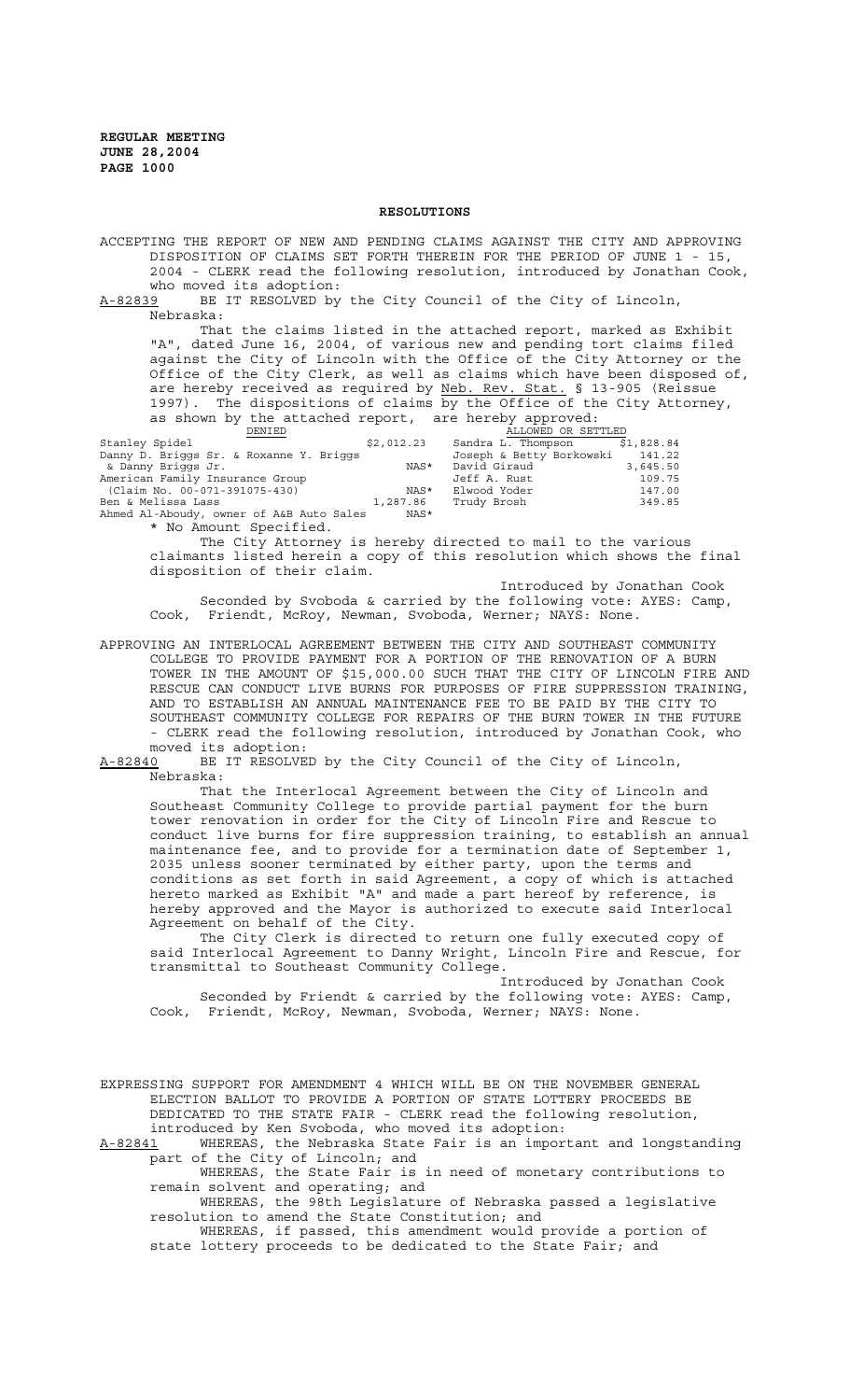WHEREAS, this amendment will be a ballot issue at the November General Election; and WHEREAS, the City Council desires to be on record in support of

this ballot issue. THEREFORE, BE IT RESOLVED by the City Council of the City of

Lincoln, Nebraska:

That it supports the passage of Legislative Resolution 209, also known as Proposition 4, on the November ballot that will dedicate a portion of the state lottery to the State Fair. Introduced by Ken Svoboda

Seconded by Camp & carried by the following vote: AYES: Camp, McRoy, Svoboda, Werner; NAYS: Cook, Friendt, Newman.

### **PETITIONS & COMMUNICATIONS**

THE FOLLOWING WERE REFERRED TO PLANNING DEPARTMENT:

Change of Zone 04040 - App. of Joyce Hinkley Ltd. Partnership for a change from I-1 to B-5 on property at 5710 Colfax Avenue and 3737 N.

58<sup>th</sup> Street. Change of Zone 04041 - App. of B & J Partnership Ltd. for a change from

P to I-1 on property at South 9<sup>th</sup> Street and Calvert Street.

FORMAL PAVING PETITION FOR STREET PAVING DISTRICT NO. 2628 FOR STREET PAVING AT NORTH 36TH STREET, VINE STREET TO W STREET SUBMITTED BY JAKE WHITAKER CLERK presented said petition which was referred to the Law Dept.

#### **REPORTS OF CITY OFFICERS**

CLERK'S LETTER AND MAYOR'S APPROVAL OF RESOLUTIONS AND ORDINANCES PASSED BY THE CITY COUNCIL ON JUNE 21, 2004 - CLERK presented said report which was placed on file in the Office of the City Clerk.

REPORT FROM THE CITY TREASURER OF TELECOMMUNICATION OCC. TAX FOR MAY, 2004: TELECORP. COMM., ATT WIRELESS, D&D COMM., NORSTEN NETWORK, 360 NETWORKS, LIGHTYEAR, LDMI, NOS, WORLDXCHANGE, TRI-M, ZONE, GLOBALCOM, GTC, ASSOCIATION ADMINISTRATORS, AFFINITY, TELCO DEVELOPMENT, NOSVA, EXCEL, VARTEC, SPRINT SPECTRUM - CLERK presented said report which was placed on file in the Office of the City Clerk. **(20)**

#### **ORDINANCES - 1ST READING & ASSOCIATED RESOLUTIONS**

(Resolutions listed hereunder advance to Public Hearing on 6/21/04)

AMENDING CHAPTER 2.76 OF THE LINCOLN MUNICIPAL CODE TO EXTEND FAMILY SICK LEAVE TO INCLUDE ANY PERSON UNDER LEGAL GUARDIANSHIP OF AN EMPLOYEE, TO REARRANGE THE FUNERAL LEAVE SECTION FOR CLARITY, AND TO ALLOW EMPLOYEES ON MILITARY LEAVE WITHOUT PAY TO NOT FIRST EXHAUST ALL APPLICABLE LEAVE BALANCES - CLERK read an ordinance, introduced by Glenn Friendt, amending Chapter 2.76 of the Lincoln Municipal Code, Personnel System, by amending Section 2.76.380 relating to sick leave with pay to extend sick leave to include any person under legal guardianship of an

employee; by amending Section 2.76.385 relating to funeral leave to clarify its provisions; amending Section 2.76.400 relating to leaves of absence without pay to provide that an employee on military leave of absence does not have to exhaust all applicable leave balances; and repealing Sections 2.76.380, 2.76.385, and 2.76.400 of the Lincoln Municipal Code as hitherto existing, the first time.

### **ORDINANCES - 3RD READING & RESOLUTIONS FOR ACTION**

ANNEXATION 02012 WILDERNESS HILLS - AMENDING THE LINCOLN CORPORATE LIMITS MAP BY ANNEXING APPROXIMATELY 91.98 ACRES GENERALLY LOCATED SOUTHEAST OF THE INTERSECTION OF SOUTH 27TH STREET AND YANKEE HILL ROAD. (IN CONNECTION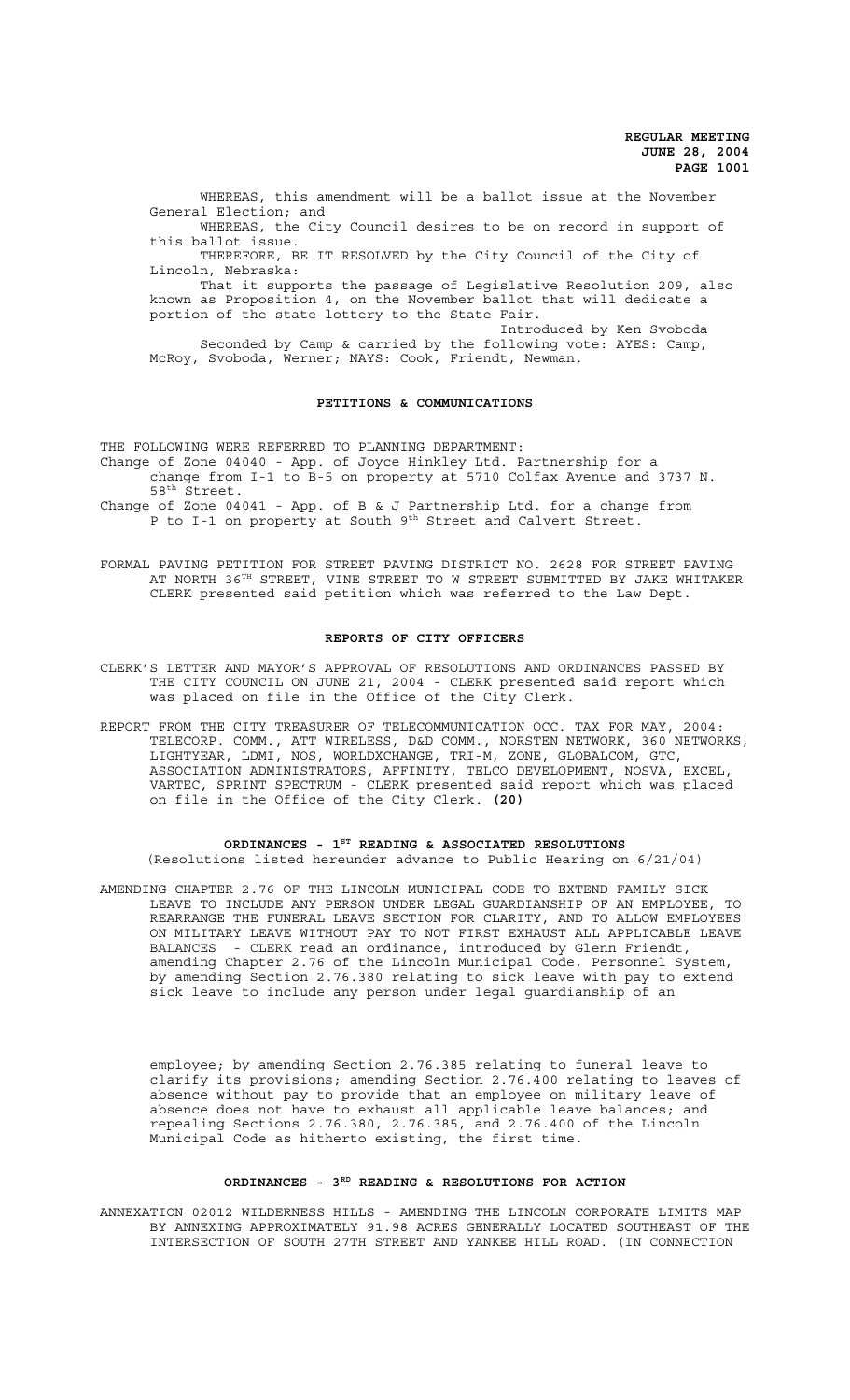W/04-96, 04R-107, 04R-108, 04R-109) - CLERK read an ordinance, introduced by Glenn Friendt, annexing and including the below described land as part of the City of Lincoln, Nebraska and amending the Corporate Limits Map attached to and made a part of Ordinance No. 18208, to reflect the extension of the corporate limits boundary of the City of Lincoln, Nebraska established and shown thereon, the third time.<br>FRIENDT Moved to pass the ordinance as read.

Moved to pass the ordinance as read.

Seconded by Svoboda & carried by the following vote: AYES: Camp, Cook, Friendt, McRoy, Newman, Svoboda, Werner; NAYS: None. The ordinance, being numbered **#18391**, is recorded in Ordinance Book , Page

- CHANGE OF ZONE 3423 APPLICATION OF GERALD MADDOX FOR A CHANGE OF ZONE FROM AG AGRICULTURAL DISTRICT TO R-3 RESIDENTIAL DISTRICT, R-5 RESIDENTIAL DISTRICT, O-3 OFFICE PARK DISTRICT, AND B-2 PLANNED NEIGHBORHOOD BUSINESS DISTRICT, ON PROPERTY GENERALLY LOCATED SOUTHEAST OF THE INTERSECTION OF SOUTH 27TH STREET AND YANKEE HILL ROAD. (IN CONNECTION W/04-95, 04R-107, 04R-108, 04R-109) - CLERK read an ordinance, introduced by Glenn Friendt, amending the Lincoln Zoning District Maps attached to and made a part of Title 27 of the Lincoln Municipal Code, as provided by Section 27.05.020 of the Lincoln Municipal Code, by changing the boundaries of the districts established and shown thereon the third time.
- FRIENDT Moved to pass the ordinance as read.

Seconded by Svoboda & carried by the following vote: AYES: Camp, Cook, Friendt, McRoy, Newman, Svoboda, Werner; NAYS: None. The ordinance, being numbered **#18392**, is recorded in Ordinance Book , Page

APPROVING THE WILDERNESS HILLS CONDITIONAL ANNEXATION AND ZONING AGREEMENT BETWEEN THE CITY OF LINCOLN AND LINCOLN FEDERAL BANCORP, INC. OUTLINING CERTAIN CONDITIONS AND UNDERSTANDINGS WITH REGARDS TO THE ANNEXATION OF PROPERTY GENERALLY LOCATED SOUTHEAST OF THE INTERSECTION OF SOUTH 27TH STREET AND YANKEE HILL ROAD. (IN CONNECTION W/ 04-95, 04-96, 04R-108, 04R-109) - CLERK read the following resolution, introduced by Annette McRoy, who moved its adoption:

A-82842 BE IT RESOLVED by the City Council of the City of Lincoln, Nebraska:

That the agreement titled Wilderness Hills Conditional Annexation and Zoning Agreement , which is attached hereto, marked as Attachment "A" and made a part hereof by reference, between the City of Lincoln and Lincoln Federal Bancorp, Inc. outlining certain conditions and and made a part noring one. Outlining certain conditions and<br>understandings relating to the annexation of approximately 91.98 acres of property generally located southeast of the intersection of South 27th Street and Yankee Hill Road, is approved.

BE IT FURTHER RESOLVED that the Mayor is authorized to execute the Annexation Agreement on behalf of the City.

BE IT FURTHER RESOLVED that the City Clerk is directed to return two fully executed copies of this Agreement to Rick Peo, Chief Assistant City Attorney, for distribution to the Owners.

BE IT FURTHER RESOLVED that the City Clerk is directed to record the Annexation Agreement or a summary memorandum thereof with the Register of Deeds, filing fees to be paid by the City.

Introduced by Annette McRoy Seconded by Cook & carried by the following vote: AYES: Camp, Cook, Friendt, McRoy, Newman, Svoboda, Werner; NAYS: None.

- SPECIAL PERMIT 1999 APPLICATION OF GERALD MADDOX TO DEVELOP WILDERNESS HILL COMMUNITY UNIT PLAN CONSISTING OF 640 SINGLE FAMILY, TOWNHOUSE, AND MULTI-FAMILY DWELLING UNITS, WITH WAIVERS TO THE PRELIMINARY PLAT PROCESS, LANDSCAPING IN TRAFFIC CIRCLES AND MEDIANS, FRONT YARD SETBACKS, REAR YARD SETBACKS, MINIMUM LOT AREA AND WIDTH, BUILDING HEIGHT, AND SANITARY SEWER DESIGN STANDARDS, ON PROPERTY GENERALLY LOCATED SOUTHEAST OF THE INTERSECTION OF SOUTH 27TH STREET AND YANKEE HILL ROAD.(IN CONNECTION W/04-95, 04-96, 04R-107, 04R-109) - CLERK read the following resolution, introduced by Annette McRoy, who moved its adoption:
- A-82843 MHEREAS, Gerald Maddox has submitted an application designated as Special Permit No. 1999 for authority to develop Wilderness Hills Community Unit Plan consisting of 640 single family, townhouse and multifamily dwelling units, with waivers to the preliminary plat process, minimum lot area and lot width, building height, and sanitary sewer design standards, on property located southeast of the intersection of South 27th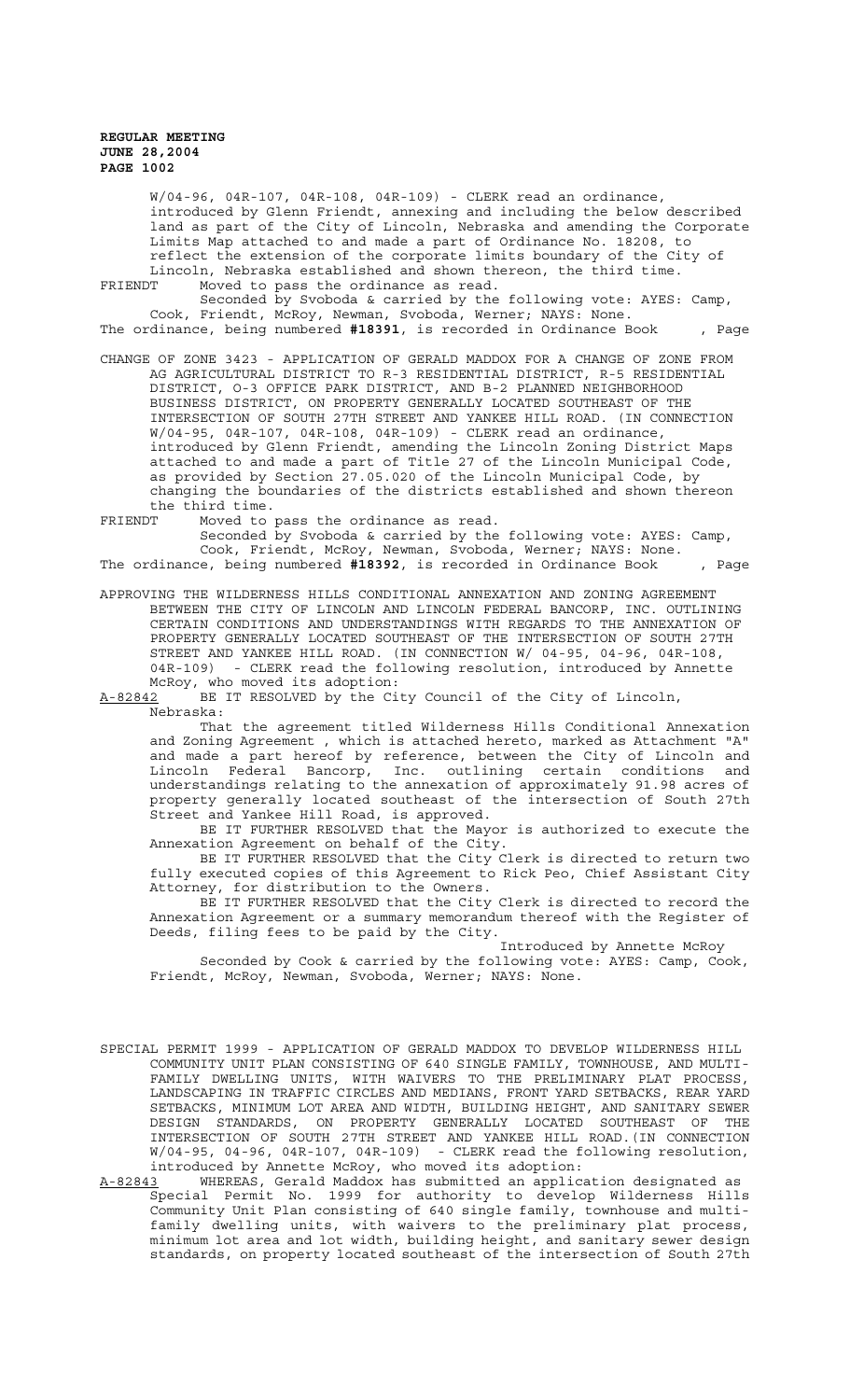Street and Yankee Hill Road, and legally described to wit: A tract of land located in the Northwest and Southwest Quarter of Section 30, Township 9 North, Range 7 East of the 6th P.M., Lancaster County, Nebraska. More particularly described as follows:

Referring to the northwest corner of said Northwest Quarter; thence S00"03'13"E on an assumed bearing along the west line of said Northwest Quarter, a distance of 1,301.18 feet; thence N8956 47"E, a distance of 50.00 feet to a point on the east right-of-way line of South 27th Street, said point also being the point of beginning; thence N89 50 48"E, a distance of 263.39 feet to the point of curvature of a radial curve to the left having a central angle of 15 00 00", a radius of 400.00 feet, an arc length of 104.72 feet, a chord length of 104.42 feet and a chord bearing of N82 20 48"E; thence along said curve, a distance of 104.72 feet; thence N74 50 48"E, a distance of 296.68 feet to the point of curvature of a radial curve to the right having a central angle of 15 00 00", a radius of  $1,200.00$  feet, an arc length of 314.16 feet, a chord length of 313.26 feet and a chord bearing of N82 20 48"E; thence along said curve, a distance of 314.16 feet; thence N89 50 47"E, a distance of 316.69 feet to the point of curvature of a radial curve to the right having a central angle of  $0757'59''$ , a radius of  $2,600.00$  feet, an arc length of 361.50 feet, a chord length of 361.21 feet and a chord bearing of S86 10 13"E; thence along said curve, a distance of 361.50 feet; thence N17 23 24"E, a distance of 419.88 feet to the point of curvature of a radial curve to the left having a central angle of 17 32 36", a radius of 530.00 feet, an arc length of 162.28 feet, a chord length of 161.65 feet and a chord bearing of N08 37'06"E; thence along said curve, a distance of 162.28 feet; thence N00 09 12"W, a distance of 619.81 feet to a point on the south rightof-way line of Yankee Hill Road; thence N88 45 38"E on said right-of-way line, a distance of 706.31 feet; thence S00 02 28"W, a distance of 161.04 feet; thence S05 44 43"W, a distance of 140.69 feet to the point of curvature of a nontangent curve to the right having a central angle of 25 02 01", a radius of 2,033.00 feet, an arc length of 888.25 feet, a chord length of 881.20 feet and a chord bearing of S12 29'26"W; thence along said curve, a distance of 888.25 feet; thence S25 00 27 W, a distance of 151.43 feet; thence S69 21'56"E, a distance of 8.74 feet; thence S20 38 04"W, a distance of 87.08 feet; thence N69 21 41"W, a distance of 15.52 feet to the point of curvature of a nontangent curve to the left having a central angle of 17 16 22", a radius of 2,558.00 feet, an arc length of 771.16 feet, a chord length of 768.24 feet and a chord bearing of N77 59 36"W; thence along said curve, a distance of 771.16 feet; thence S13 28 51"E, a distance of 221.69 feet; thence S12 35 31"E, a distance of 83.37 feet; thence S02 58 55"E, a distance of 79.47 feet; thence S00 07 52"E, a distance of 558.72 feet; thence S89 56 50"W, a distance of 120.00 feet; thence S00 07'52"E, a distance of 15.60 feet; thence<br>S89 52 08 W, a distance of 360.00 feet; thence S89 52 08 W, a distance of 360.00 feet; thence N00 07'52"W, a distance of 5.02 feet; thence S89 52 08"W, a distance of 120.00 feet; thence S00 07 52"E, a distance of 500.68 feet to the point of curvature of a nontangent curve to the left having a central angle of 01 47'32" a radius of 1,898.24 feet, an arc length of 59.38 feet, a chord length of 59.37 feet and a chord bearing of S83 46 12"W; thence along said curve, a distance of 59.38 feet; thence S82 52 26"W, a distance of 566.38 feet to the point of curvature of a radial curve to the right having a central angle of 07 10 02", a radius of 1,542.00 feet, an arc length of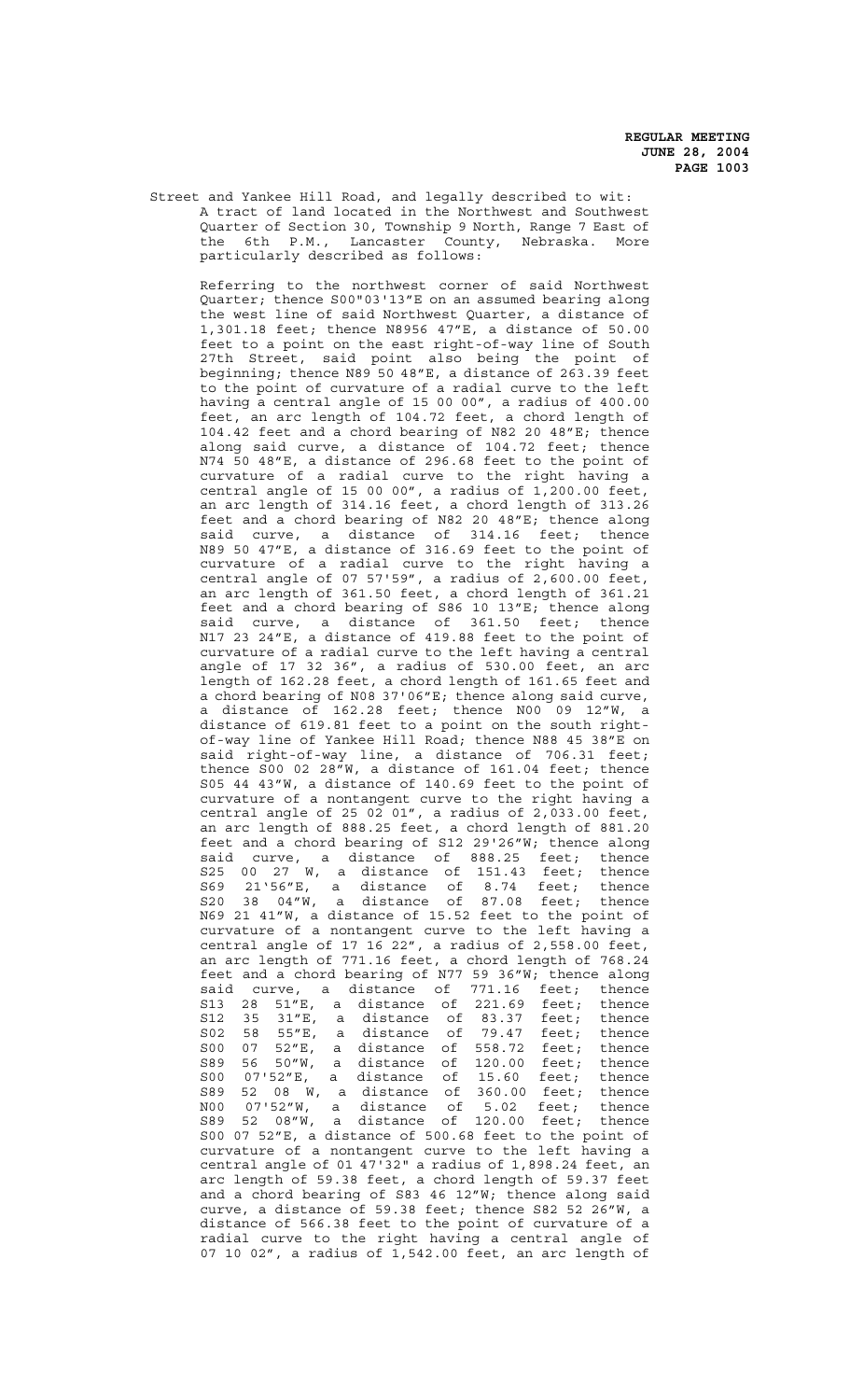> 192.89 feet, a chord length of 192.77 feet and a chord bearing of S86 27 27"W; thence along said curve, a distance of 192.89 feet; thence N89 57 32"W, a distance of 116.47 feet to a point on the east right-of-way line of South 27th Street; thence along said right-of-way line for the next five courses; N00 00 55"W, a distance of 99.32 feet; thence N00 03 13"W, a distance of 665.12 feet; thence N89 28 16 E, a distance of 9.44 feet; thence N00 36 10"E, a distance of 660.11 feet; thence N00 03 13"W, a distance of 23.11 feet to the point of beginning; containing 2,803,164.00 square feet or 64.3518 acres, more or less;

WHEREAS, the real property adjacent to the area included within the site plan for this community unit plan will not be adversely affected; and

WHEREAS, said site plan together with the terms and conditions hereinafter set forth are consistent with the intent and purpose of Title 27 of the Lincoln Municipal Code to promote the public health, safety, and general welfare.

NOW, THEREFORE, BE IT RESOLVED by the City Council of the City of Lincoln, Nebraska:

That the application of Gerald Maddox, hereinafter referred to as "Permittee", to develop Wilderness Hills Community Unit Plan consisting of 640 single family, townhouse and multi-family dwelling units, on the property legally described above, be and the same is hereby granted under the provisions of Section 27.63.320 and Chapter 27.65 of the Lincoln Municipal Code upon condition that construction and operation of said community unit plan be in strict compliance with said application, the site plan, and the following additional express terms, conditions, and requirements:

1. This permit approves:

- a. 640 single family, townhouse, and multiple-family dwelling units and the following variances to the Land Subdivision Ordinance and Design Standards:
	- i. The required minimum lot area and lot width is amended to allow 4,000 square foot lots 40' in width for single-family and 25' in width for twofamily, and to allow 1,800 square foot lots 18' in width for townhomes.
	- ii. The building height requirement is amended to allow 50' building height in the R-3 and R-5 zoning district.
	- iii. The requirements of the sanitary sewer design standards are amended to allow sewer to flow opposite street grades.
- b. A waiver of the requirement that the Permittee submit a preliminary plat is waived, except that this waiver of the preliminary plat shall only be effective for a period of ten years from the date of the this approval, and shall be of no force or effect thereafter. If any final plat on all or a portion of the approved community unit plan is submitted five years or more after the effective date of the community unit plan, the City may require that a new community unit plan be submitted, pursuant to all the provisions of Section 26.31.015. A new community unit plan may be required if the subdivision ordinance, the design standards, or the required improvements have been amended by the city; and as a result, the community unit plan as originally approved does not comply with the amended rules and regulations.
- 2. Before receiving building permits:
	- a. The Permittee must submit an acceptable, revised and reproducible final plan including five copies.

b. The construction plans must conform to the approved

plans.

c. Final plats within this community unit plan must be approved by the City.

3. Before occupying the dwelling units all development and construction must be completed in conformance with the approved plans. 4. All privately-owned improvements must be permanently

maintained by the Permittee or an appropriately established association of property owners approved by the City Attorney.

5. The site plan approved by this permit shall be the basis for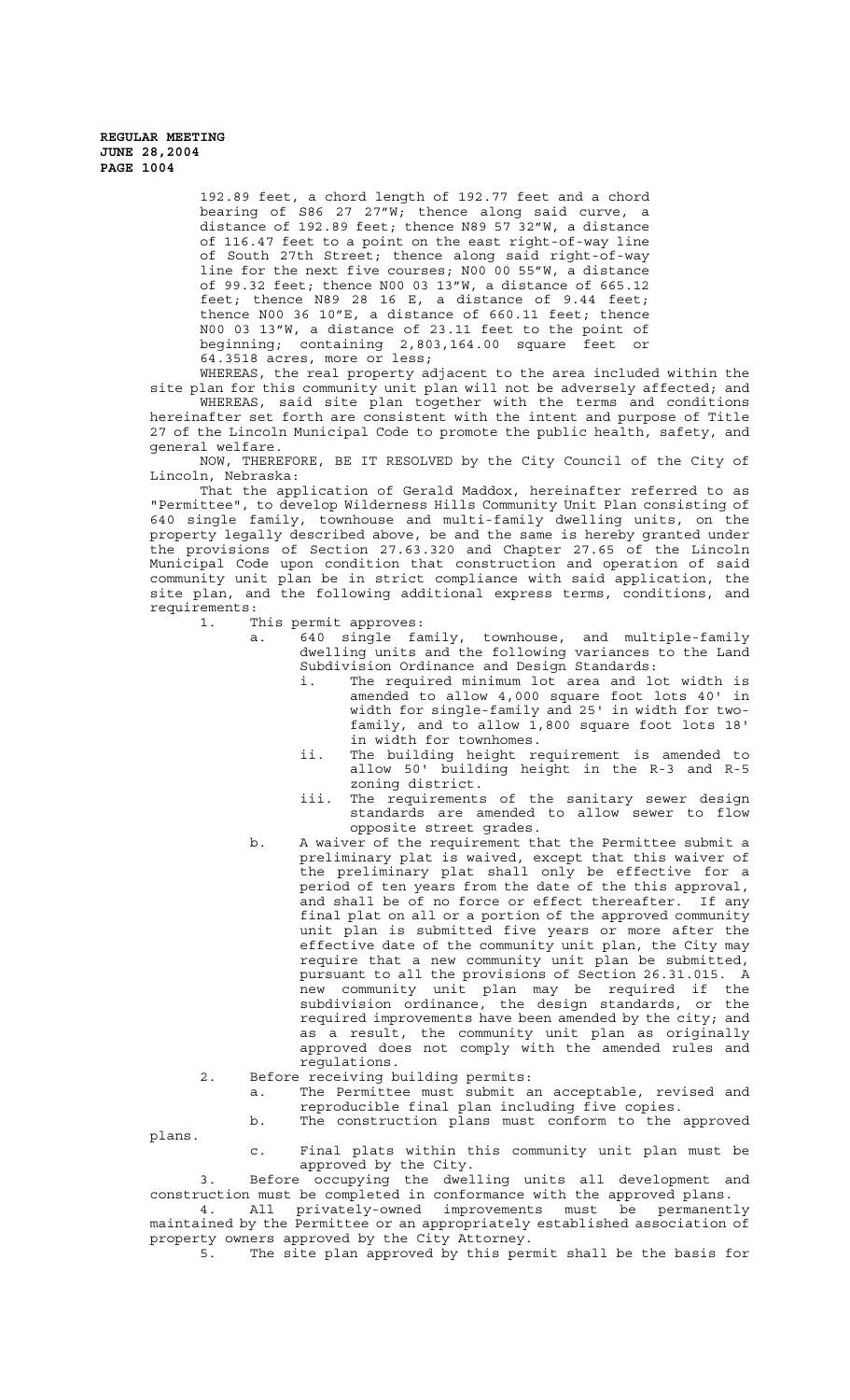all interpretations of setbacks, yards, locations of buildings, location of parking and circulation elements, and similar matters.

6. The terms, conditions, and requirements of this resolution shall be binding and obligatory upon the Permittee, its successors, and assigns. The building official shall report violations to the City Council which may revoke the special permit or take such other action as may be necessary to gain compliance.

7. The Permittee shall sign and return the City's letter of acceptance to the City Clerk within 30 days following approval of the special permit, provided, however, said 30-day period may be extended up to six months by administrative amendment. The City Clerk shall file a copy of the resolution approving the special permit and the letter of acceptance with the Register of Deeds, filing fees therefor to be paid in advance by the Permittee.

Introduced by Annette McRoy Seconded by Friendt & carried by the following vote: AYES: Camp, Cook, Friendt, McRoy, Newman, Svoboda, Werner; NAYS: None.

- USE PERMIT 154 APPLICATION OF GERALD MADDOX TO DEVELOP 495,000 SQ. FT. OF OFFICE AND COMMERCIAL FLOOR AREA, WITH WAIVERS TO THE PRELIMINARY PLAT PROCESS, LANDSCAPING IN TRAFFIC CIRCLES AND MEDIANS, FRONT YARD SETBACKS, REAR YARD SETBACKS, MINIMUM LOT AREA AND WIDTH, BUILDING HEIGHT, AND SANITARY SEWER DESIGN STANDARDS, ON PROPERTY GENERALLY LOCATED SOUTHEAST OF THE INTERSECTION OF SOUTH 27<sup>TH</sup> AND YANKEE HILL ROAD. (IN CONNECTION W/04-95, 04-96, 04R-107, 04R-108) - CLERK read the following resolution,
- introduced by Annette McRoy, who moved its adoption:<br>A-82844 WHEREAS, Gerald Maddox has submitted an applic WHEREAS, Gerald Maddox has submitted an application in accordance with Section 27.27.080 of the Lincoln Municipal Code designated as Use Permit No. 154 for authority to develop 495,000 sq. ft. of office and commercial floor area, with waivers to the required preliminary plat process, front yard setbacks, rear yard setbacks, building height, and sanitary sewer design standards on property generally located southeast of the intersection of South 27th Street and Yankee Hill Road, and legally described to wit:

A tract of land located in the Northwest Quarter of Section 30, Township 9 North, Range 7 East of the 6th P.M., Lancaster County, Nebraska. More particularly described as follows:

Referring to the northwest corner of said Quarter; thence S00 03 13"E on an assigned bearing and along the west line of said Quarter, a distance of 1,301.18 feet; thence N89 56 47"E, a distance of 50.00 feet to a point on the east right-of-way line of South 27th Street, said point also being the point of beginning; thence N00 03 13"W along said right-of-way, a distance of 1,207.19 feet; thence N44 21 13"E, a distance of 64.31 feet; thence along the south right-of-way line of Yankee Hill Road for the next five courses, N88 45 38"E, a distance of 636.99 feet; thence S00 03 32"E, a distance of 10.00 feet; thence N88 45 38"E, a distance of 676.55 feet; thence N00 03 50"W, a distance of 10.00 feet; thence N88 45 38"E, a distance of 431.91 feet; thence S00 09 12"E, a distance of 619.81 feet to the point of curvature of a radial curve to the right having a central angle of 17 32 36", a radius of 530.00 feet, an arc length of 162.28 feet, a chord length of 161.65 feet and a chord bearing of S08 37 06"W; thence along said curve, a distance of 162.28 feet; thence S17 23 24"W, a distance of 419.88 feet to the point of curvature of a non tangent curve to the left having a central angle of 07 57 59", a radius of 2,600.00 feet, an arc length of 361.50 feet, a chord length of 361.21 feet and a chord bearing of  $N86$  10 13"W; thence along said curve, a distance of 361.50 feet; thence S89 50 47"W, a distance of 316.69 feet to the point of curvature of a radial curve to the left having a central angle of 15 00 00", a radius of 1,200.00 feet, an arc length of 314.16 feet, a chord length of 313.26 feet and a chord bearing of S82 20 47"W; thence along said curve, a distance of 314.16 feet; thence S74 50 48"W, a distance of 296.68 feet to the point of curvature of a radial curve to the right having a central angle of 15 00 00", a radius of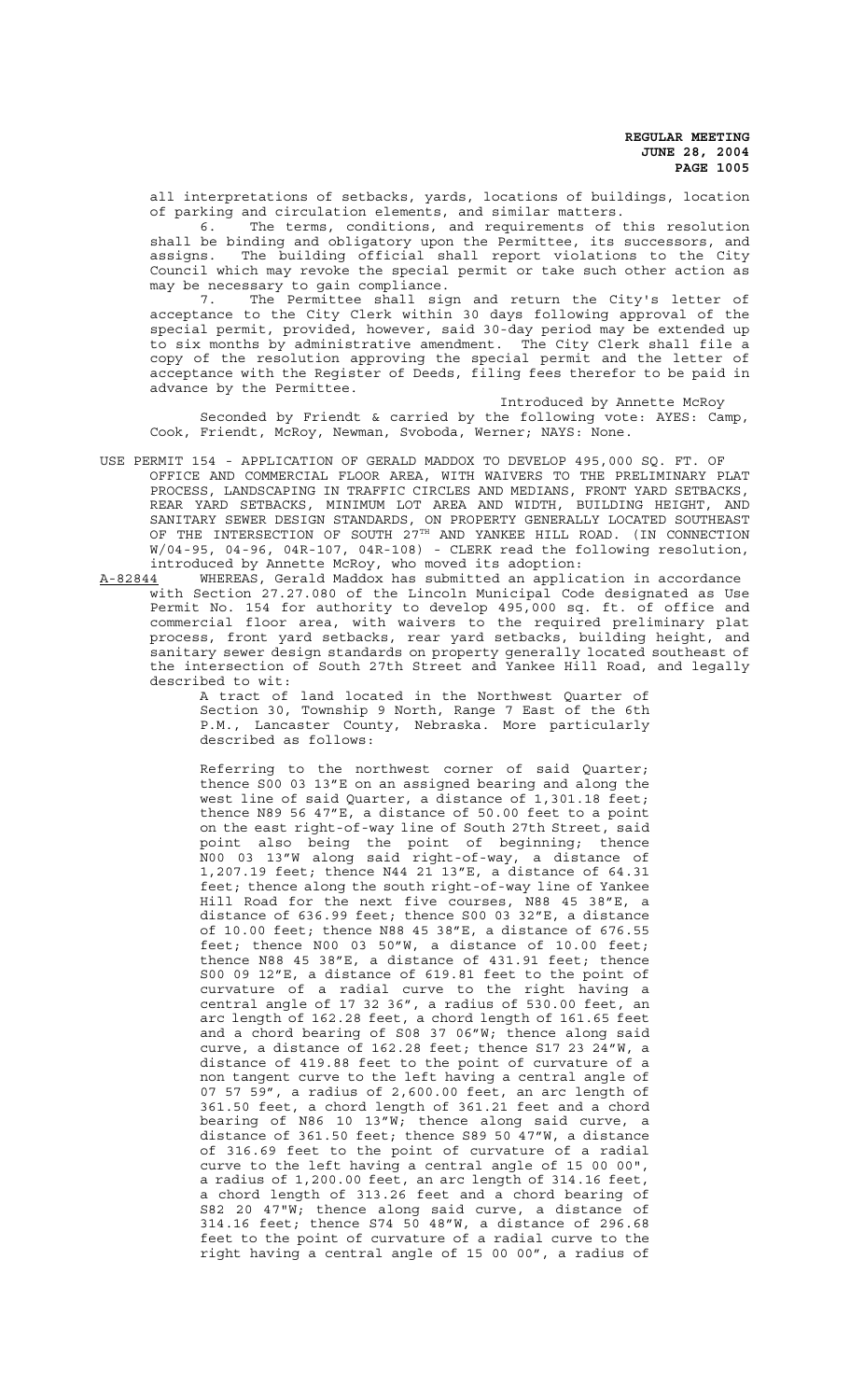> 400.00 feet, an arc length of 104.72 feet, a chord length of 104.42 feet and a chord bearing of S82 20 48"W; thence along said curve, a distance of 104.72 feet; thence S89 50 48 W, a distance of 263.39 feet to the point of beginning; containing 2,075,161.28 square feet or 47.6391 acres, more or less;

WHEREAS, the real property adjacent to the area included within the site plan for this use permit will not be adversely affected; and

WHEREAS, said site plan together with the terms and conditions hereinafter set forth are consistent with the intent and purpose of Title 27 of the Lincoln Municipal Code to promote the public health, safety, and general welfare.

NOW, THEREFORE, BE IT RESOLVED by the City Council of the City of Lincoln, Nebraska:

That the application of Gerald Maddox, hereinafter referred to as "Permittee", to develop 495,000 sq. ft. of office and commercial floor area on the property legally described above be and the same is hereby granted under the provisions of Section 27.27.080 of the Lincoln Municipal Code upon condition that construction and operation of said office and commercial space be in strict compliance with said application, the site plan, and the following additional express terms, conditions, and requirements:

1. This permit approves 495,000 square feet of office and commercial floor area.<br>2. The follow

The following waivers to the Land Subdivision Ordinance and Design Standards are approved:

- a. A reduction in the front yard setback from 50' to 30' adjacent to Wilderness Hills Blvd., from 50' to 15' and 20' for parking adjacent to Yankee Hill Road in the B-2 zoned area; a reduction in the rear yard setback in the B-2 zoned area from 50' to 20' adjacent to the R-5 area.
- b. The building height requirement is amended from 45' to 60' in the O-3 zoning district and from 40' to 50 in the B-2 zoning district.
- c. The requirements of the sanitary sewer design standards are amended to allow sewer to flow opposite street grades.
- d. A waiver of the requirement that the Permittee submit a preliminary plat is waived, except that this waiver of the preliminary plat shall only be effective for a period of ten years from the date of the this approval, and shall be of no force or effect thereafter. If any final plat on all or a portion of the approved community unit plan is submitted five years or more after the effective date of the community unit plan, the City may require that a new community unit plan be submitted, pursuant to all the provisions of Section 26.31.015. A new community unit plan may be required if the subdivision ordinance, the design standards, or the required improvements have been amended by the city; and as a result, the community unit plan as originally approved does not comply with the amended rules and regulations.
- 2. Before receiving building permits:

a. The Permittee must submit an acceptable, revised and reproducible final plan including five copies.

b. The construction plans must conform to the approved

plans.

c. Final plats within this community unit plan must be approved by the City.

3. Before occupying the office/commercial floor area all development and construction must be completed in conformance with the approved plans, including design criteria.

4. All privately-owned improvements must be permanently maintained by the Permittee or an appropriately established owners association approved by the City Attorney.

5. The site plan approved by this permit shall be the basis for all interpretations of setbacks, yards, locations of buildings, location of parking and circulation elements, and similar matters.

6. The terms, conditions, and requirements of this resolution shall be binding and obligatory upon the Permittee, its successors, and assigns. The building official shall report violations to the City Council which may revoke the special permit or take such other action as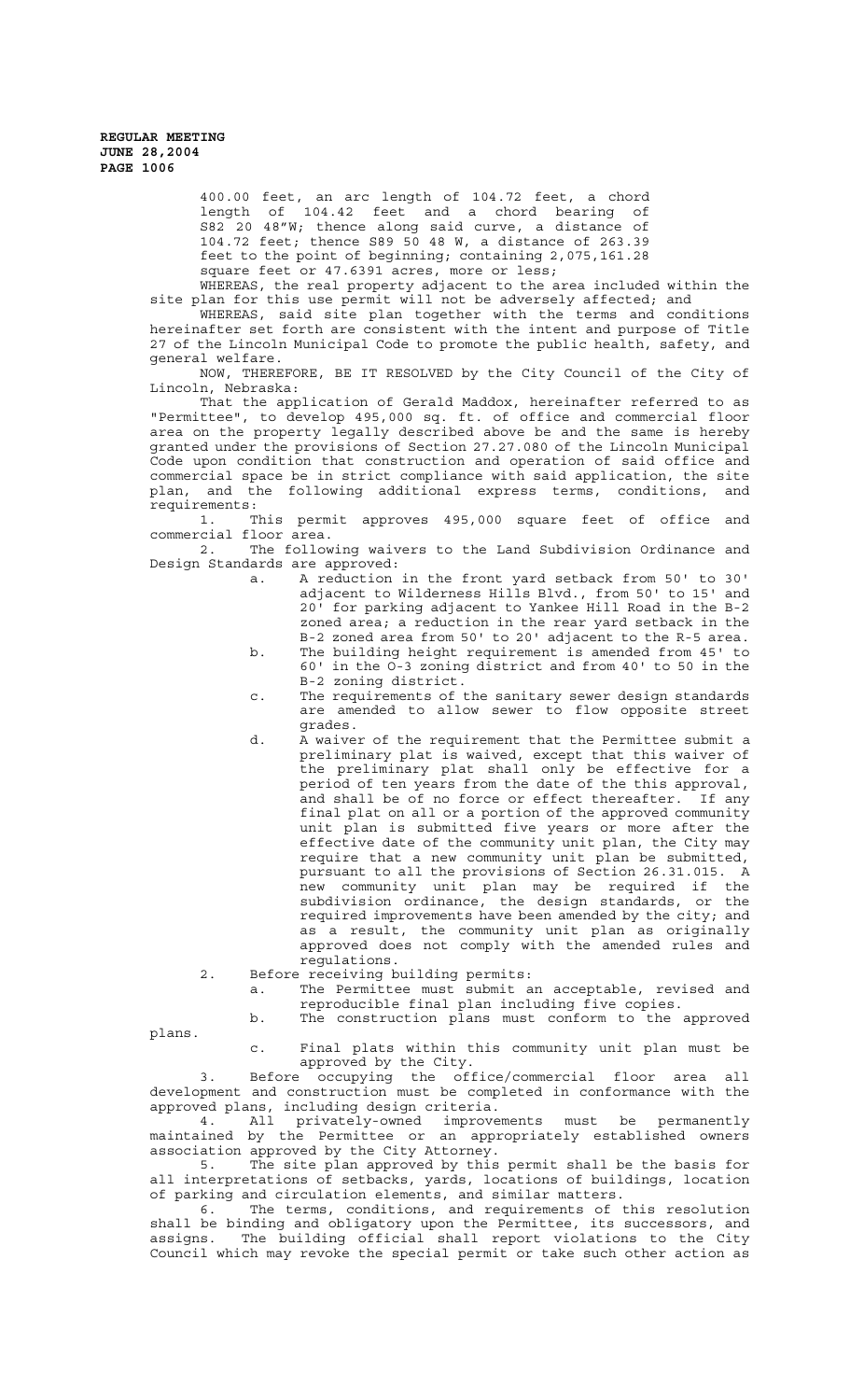may be necessary to gain compliance.

7. The Permittee shall sign and return the City's letter of acceptance to the City Clerk within 30 days following approval of the special permit, provided, however, said 30-day period may be extended up to six months by administrative amendment. The City Clerk shall file a copy of the resolution approving the special permit and the letter of acceptance with the Register of Deeds, filing fees therefor to be paid in advance by the Permittee.

Introduced by Annette McRoy Seconded by Cook & carried by the following vote: AYES: Camp, Cook, Friendt, McRoy, Newman, Svoboda, Werner; NAYS: None.

### ANNEXATION 04007 - AMENDING THE LINCOLN CORPORATE LIMITS MAP BY ANNEXING

APPROXIMATELY 53.32 ACRES OF PROPERTY GENERALLY LOCATED NORTHEAST OF S. 56TH STREET AND YANKEE HILL ROAD. (IN CONNECTION W/04-122, 04R-148) CLERK read an ordinance, introduced by Jon Camp, annexing and including approximately 53.32 acres of property located northeast of S. 56<sup>th</sup> Street and Yankee Hill Road as part of the City of Lincoln, Nebraska and amending the Corporate Limits Map attached to and made a part of Ordinance No. 18208, to reflect the extension of the corporate limits boundary of the City of Lincoln, Nebraska established and shown thereon, the third time. CAMP Moved to pass the ordinance as read.

Seconded by Svoboda & carried by the following vote: AYES: Camp, Cook, Friendt, McRoy, Newman, Svoboda, Werner; NAYS: None.

The ordinance, being numbered **#18393**, is recorded in Ordinance Book , Page

CHANGE OF ZONE 04009 - APPLICATION OF RIDGE DEVELOPMENT CO., SOUTHVIEW INC., AND PINE LAKE HEIGHTS JOINT VENTURE FOR A CHANGE OF ZONE FROM AG AGRICULTURAL DISTRICT TO R-3 RESIDENTIAL DISTRICT ON PROPERTY GENERALLY LOCATED NORTHEAST OF S. 56TH STREET AND YANKEE HILL ROAD. (IN CONNECTION W/04-121, 04R-148) - CLERK read an ordinance, introduced by Jon Camp, amending the Lincoln Zoning District Maps attached to and made a part of Title 27 of the Lincoln Municipal Code, as provided by Section 27.05.020 of the Lincoln Municipal Code, by changing the boundaries of the districts established and shown thereon, the third time.

CAMP Moved to pass the ordinance as read.

Seconded by Svoboda & carried by the following vote: AYES: Camp, Cook, Friendt, McRoy, Newman, Svoboda, Werner; NAYS: None.

The ordinance, being numbered **#18394**, is recorded in Ordinance Book , Page

APPROVING BIG THOMPSON CREEK 1ST CONDITIONAL ANNEXATION AND ZONING AGREEMENT BETWEEN RIDGE DEVELOPMENT CO., SOUTHVIEW, INC., AND DEVELOPMENTS UNLIMITED, LLP, AND THE CITY OF LINCOLN OUTLINING CERTAIN CONDITIONS AND UNDERSTANDINGS WITH REGARDS TO THE ANNEXATION OF APPROXIMATELY 53.32 ACRES OF PROPERTY GENERALLY LOCATED AT S. 56TH STREET AND YANKEE HILL ROAD. (IN CONNECTION W/04-121, 04-122) (To have Public Hearing and Action on 6/21/04.) - CLERK read the following resolution, introduced by Jon Camp, who moved its adoption:<br>A-82845 BE IT RESOLVED by

BE IT RESOLVED by the City Council of the City of Lincoln, Nebraska:

That the agreement titled Big Thompson Creek 1st Conditional Annexation and Zoning Agreement, which is attached hereto, marked as Attachment "A" and made a part hereof by reference, between the City of Lincoln and Ridge Development Company, Southview, Inc., and Developments Unlimited, LLP, outlining certain conditions and understandings relating to the annexation of approximately 53.32 acres of property generally located northeast of South 56th Street and Yankee Hill Road, is approved.

BE IT FURTHER RESOLVED that the Mayor is authorized to execute the Annexation Agreement on behalf of the City.

BE IT FURTHER RESOLVED that the City Clerk is directed to return two fully executed copies of this Agreement to Rick Peo, Chief Assistant City Attorney, for distribution to the Owners.

BE IT FURTHER RESOLVED that the City Clerk is directed to record the Annexation Agreement or a summary memorandum thereof with the Register of Deeds, filing fees to be paid by the City.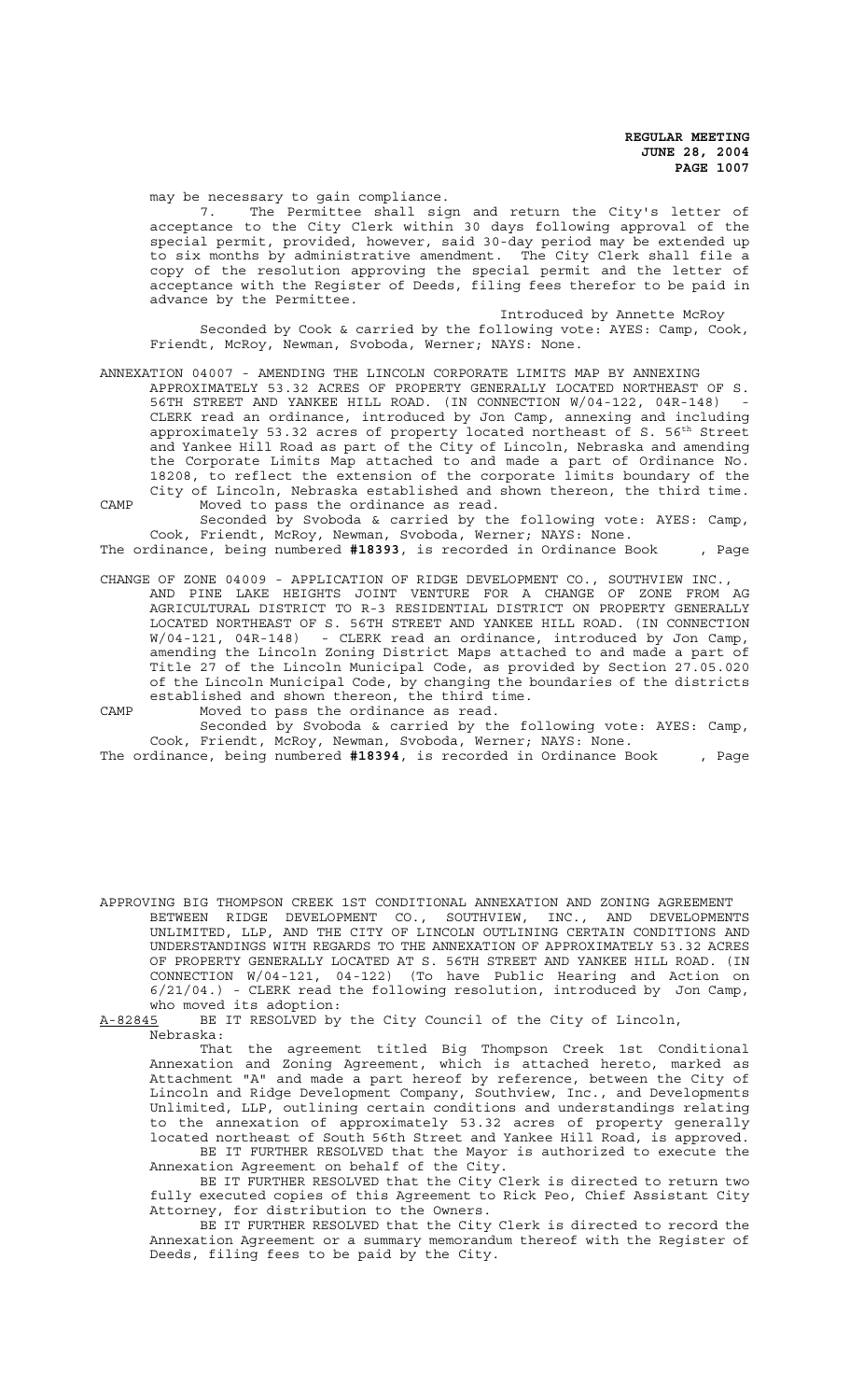#### Introduced by Jon Camp

Seconded by Svoboda & carried by the following vote: AYES: Camp, Cook, Friendt, McRoy, Newman, Svoboda, Werner; NAYS: None.

AMENDING SECTION 12.08.270 OF THE LINCOLN MUNICIPAL CODE TO ALLOW ALCOHOLIC BEVERAGES AT THE FOLSOM CHILDREN'S ZOO AND THE LINCOLN CHILDREN'S MUSEUM DURING FUND RAISING ACTIVITIES AND EVENTS WHEN THE FACILITIES ARE NOT OPEN TO THE GENERAL PUBLIC - CLERK read an ordinance, introduced by Jon Camp, amending Section 12.08.270 of the Lincoln Municipal Code to allow alcoholic beverages to be served at the Folsom Children's Zoo and the Lincoln Children's Museum during fund-raising activities and events when the facilities are not open to the general public; and repealing Section 12.08.270 of the Lincoln Municipal Code as hitherto existing, the third time.

CAMP Moved to pass the ordinance as read.

Seconded by Svoboda & carried by the following vote: AYES: Camp, Cook, Friendt, McRoy, Newman, Svoboda, Werner; NAYS: None.

The ordinance, being numbered **#18395**, is recorded in Ordinance Book , Page

CREATING A NEW CHAPTER 8.50 OF THE LINCOLN MUNICIPAL CODE ESTABLISHING SMOKING REGULATIONS AND REPEALING CHAPTER 8.48 OF THE LINCOLN MUNICIPAL CODE, THE LINCOLN SMOKEFREE AIR ACT - PRIOR to reading:

SVOBODA Moved to amend Bill No. 04-123 as follows:

1. On page 1, lines 6 & 7, delete "8.50.040 through 8.50.200" and insert in lieu thereof "8.50.060, 8.50.070, 8.50.080, 8.50.090, 8.50.100, 8.50.110, 8.50.120, 8.50.130, 8.50.150, 8.50.160, and 8.50.180", and delete the words "bar" and "day or days".

2. On page 1, line 8, delete the phrase "preference of the users,". 3. On page 1, line 9, delete the words "smoking room," insert in lieu thereof the word "and"; and delete the phrase "smoke shop and theater".

4. On page 1, from lines 13 through 18, delete the following language: "adding a new section numbered 8.50.230 to allow smoking by permit; adding a new section numbered 8.50.240 to allow temporary smoking by a proprietor with written notification; adding a new section numbered 8.50.250 to provide for a permit; adding a new section numbered 8.50.260 to provide for inspections; adding a new section numbered 8.50.270 to provide for a hearing procedure for suspension or revocation of permits;"

5. On page 2, lines 19 through 25, delete the definition of bar. 6. From page 2, line 26, through page 3, line 2, delete the definition of "Day or Days".<br>7. From page 4, line 24, through page 5, line 4, delete the

7. From page 4, line 24, through page 5, line 4, delete the definition of "Preference of the Users".

8. On page 5, lines 16 through 20, delete the definition of "Smoking Room".

9. From page 5, line 26 through page 6, line 8, delete the definitions of "Smoke shop" and "theater".

10. On page 6 line 18, delete the words "where allowed by this Chapter" and insert in lieu thereof the words "as follows".

11. On page 6, after line 18, insert the following language:

(1) Guestrooms or suites, provided the following requirements are met:

(i) The number of rooms or suites designated for smoking shall be no greater than 20% of the total number of questrooms or suites. (ii) Each guestroom or suite where smoking is allowed shall have a permanent sign posted containing the words "smoking allowed" on

each entrance.

(2) As part of a study conducting research into the health effects of smoking in a scientific or analytical laboratory either governed by state or federal law or at a college or university approved by the Nebraska Coordination Commission for post Secondary Education. The proprietor shall post a temporary sign on all entrances to the laboratory indicating that smoking is being allowed for the purposes of research.

(b) Proprietors shall conspicuously post or display required signs so that the signs are readily viewable by employees and the public.

(c) This section shall not be interpreted or construed to permit smoking where smoking is otherwise restricted by other applicable laws. 12. Delete all lines beginning on page 6, line 19, through page 15,

line 13.

13. From page 16, lines 11 through 21, delete subsections (c),  $(c)$ (1),  $(c)$ (2), and  $(c)$ (3) in their entirety; and renumber the subsequent subsections accordingly.